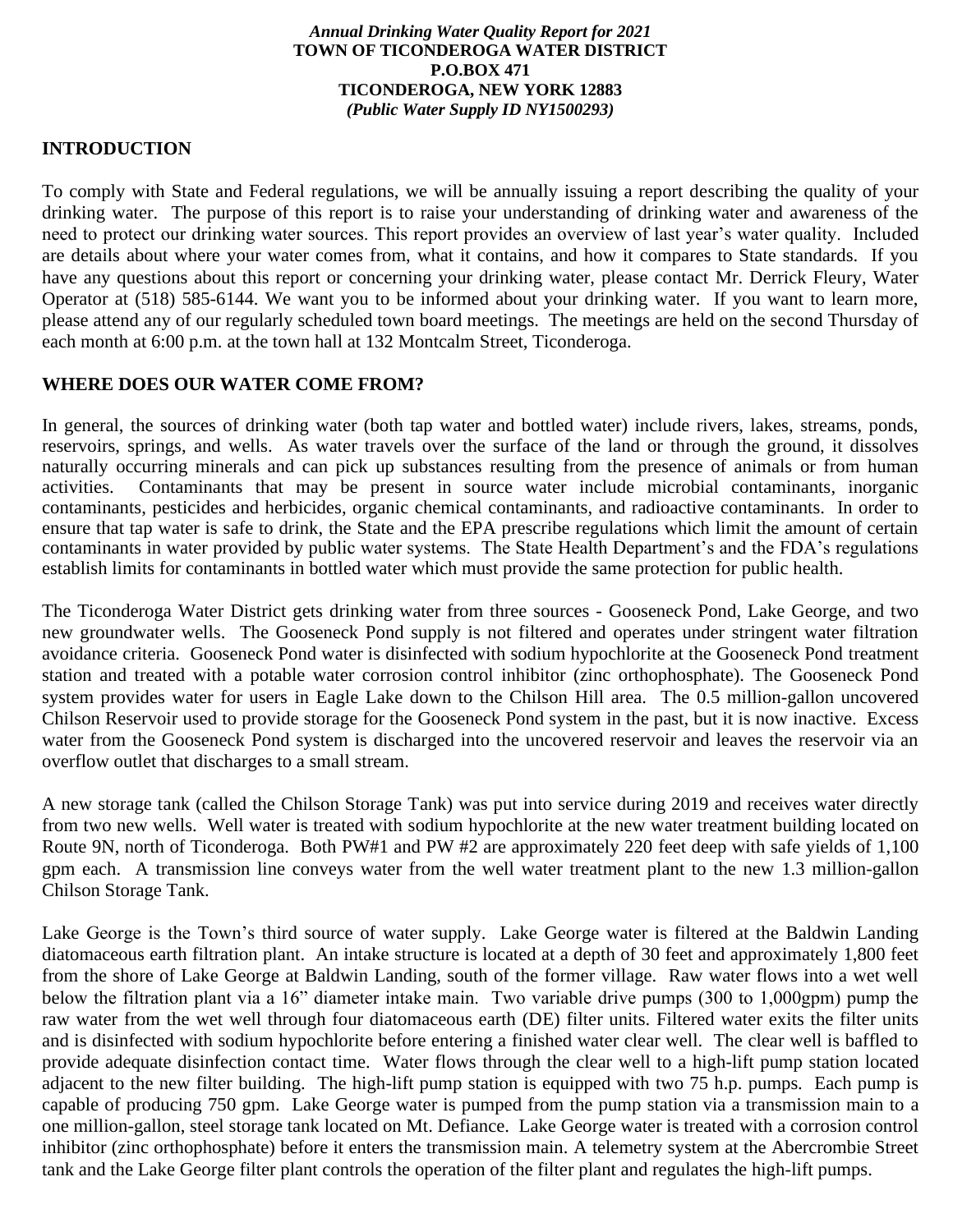# **FACTS AND FIGURES**

Facts and figures for the Ticonderoga Water District are provided below:

| Population Served                                                     | 3700                                           |  |  |
|-----------------------------------------------------------------------|------------------------------------------------|--|--|
| Service Connections                                                   | 2000                                           |  |  |
| <b>Total Volume of Water Produced</b>                                 | Lake George 258,785,000 Gallons                |  |  |
|                                                                       | Gooseneck Pond 81,760,000 Gallons              |  |  |
|                                                                       | Streetroad Well 184,704,965                    |  |  |
| Daily Average of Water Delivered                                      | Lake George 709,000 GPD                        |  |  |
|                                                                       | Gooseneck Pond 224,000 GPD                     |  |  |
|                                                                       | Streetroad Well 506,041 GPD                    |  |  |
| Highest Single Day of Use (Include Day and Volume)                    | Lake George 1,013,000 Gallons on December 13th |  |  |
|                                                                       | Gooseneck Pond 380,000 Gallons on August 12th  |  |  |
|                                                                       | Streetroad Well 800,000 Gallons on June 10th   |  |  |
| Volume of Water Lost from System                                      | N/A No Individual Meters                       |  |  |
| Cost of Water based on EDU Structure                                  | \$432.00 per EDU per Year                      |  |  |
| Highest Single Turbidity (NTU) and date                               | 0.25 NTU on September 11th                     |  |  |
| Month with most turbidity readings above 0.3 and how many exceedances | None                                           |  |  |
|                                                                       |                                                |  |  |

# **ARE THERE CONTAMINANTS IN OUR DRINKING WATER?**

As the State regulations require, we routinely test your drinking water for numerous contaminants. These contaminants include total coliform, turbidity, inorganic compounds, nitrate, nitrite, lead and copper, volatile organic compounds, and synthetic organic compounds. The table presented below depicts which compounds were detected in your drinking water. The State allows us to test for some contaminants less than once per year because the concentrations of these contaminants do not change frequently. Some of our data, though representative, are more than one year old.

During 2021, we started to sample our drinking water for the per- and polyfluorinated compounds PFOA and PFOS and 1,4-dioxane on a quarterly basis. We collected samples during the  $4<sup>th</sup>$  quarter of 2020 and the first three quarters of 2021 for PFOS, PFOA, and 1,4-dioxane at the Gooseneck Pond and Lake George surface water sources. We collected samples starting during the  $4<sup>th</sup>$  quarter of 2020 and continuing through the  $2<sup>nd</sup>$  quarter of 2021 at the two well sources. The results indicated that there was very low level of PFOA detected in Well #2 during one sampling event in 2020, but all results were below detection limits during 2021. At all other sources, the levels of PFOA, PFOS, and 1,4-dioxane were below detection limits. We will collect PFOA, PFOS and 1,4-dioxane samples again in 2022.

It should be noted that all drinking water, including bottled drinking water, may be reasonably expected to contain at least small amounts of some contaminants. The presence of contaminants does not necessarily indicate that water poses a health risk. More information about contaminants and potential health effects can be obtained by calling the EPA's Safe Drinking Water Hotline (800-426-4791) or the New York State Department of Health at (518) 891- 1800.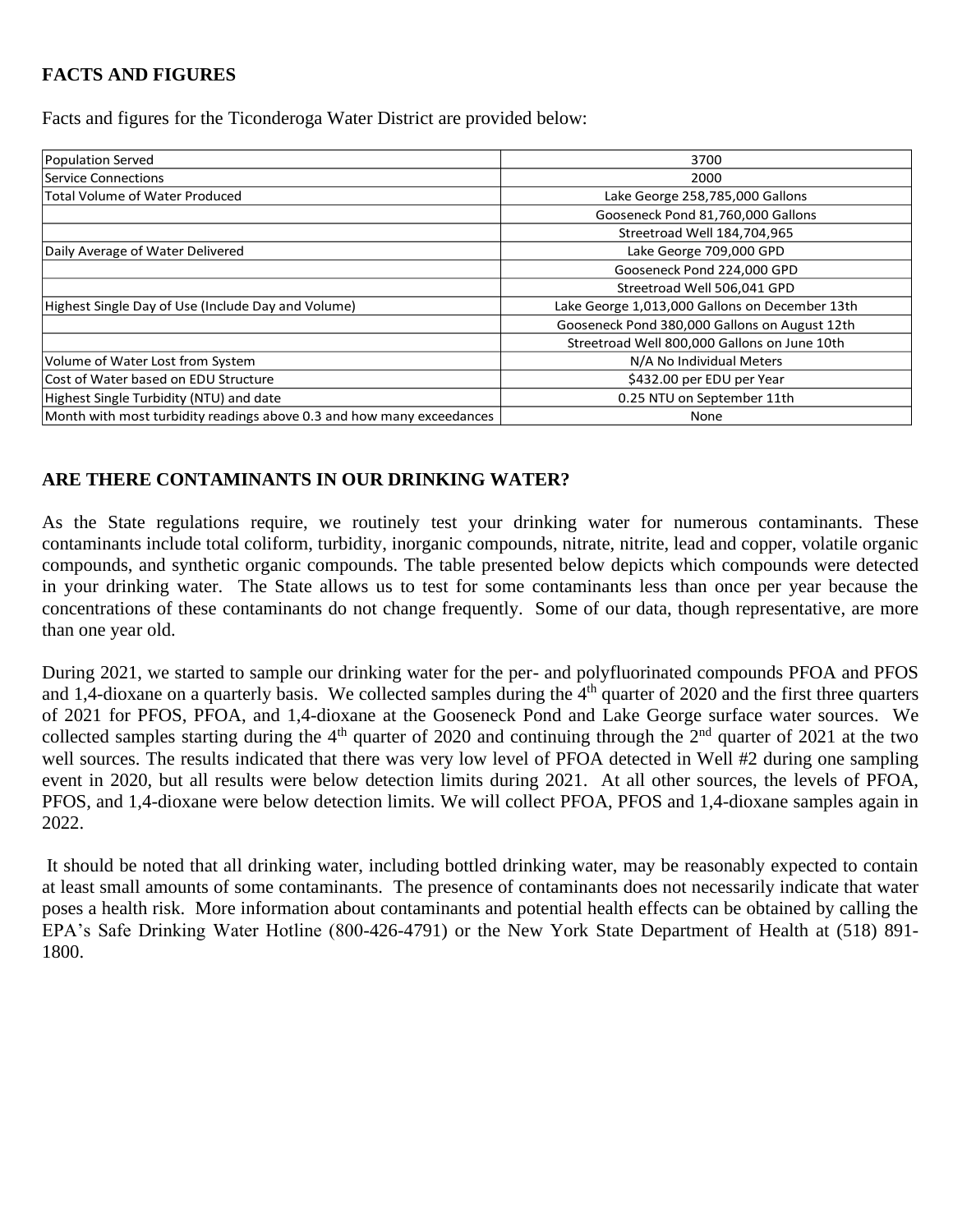| Table of Detected Contaminants - Lake George (LG), Gooseneck Pond (GNP), and Wells    |                     |                   |                                          |                          |                  |                                                                                      |                                                                                                                                                                         |  |  |
|---------------------------------------------------------------------------------------|---------------------|-------------------|------------------------------------------|--------------------------|------------------|--------------------------------------------------------------------------------------|-------------------------------------------------------------------------------------------------------------------------------------------------------------------------|--|--|
| Contaminant                                                                           | Violation<br>Yes/No | Date of<br>Sample | Level Detected                           | Unit<br>Measure-<br>ment | <b>MCLG</b>      | <b>Regulatory Limit</b>                                                              | Likely Source of Contamination                                                                                                                                          |  |  |
| <b>Microbiological Contaminants</b>                                                   |                     |                   |                                          |                          |                  |                                                                                      |                                                                                                                                                                         |  |  |
| Turbidity (Lake George Source)                                                        | No                  | 9/11/2021         | 0.25                                     | <b>NTU</b>               | n/a              | 5(TT)                                                                                | Soil runoff                                                                                                                                                             |  |  |
| Turbidity (Lake George Source)                                                        | N <sub>0</sub>      | 2021              | $100\% < 1.0$ NTU                        | <b>NTU</b>               | n/a              | 95% of samples must<br>be< $1.0$ NTU (TT), no<br>one sample may be<br>$>5$ NTU (TT)  | Soil runoff                                                                                                                                                             |  |  |
| Turbidity<br>(Gooseneck Pond Source)                                                  | No                  | 4/16/2021         | 0.38                                     | <b>NTU</b>               | n/a              | 5(TT)                                                                                | Soil runoff                                                                                                                                                             |  |  |
| Turbidity<br>(Gooseneck Pond Source)                                                  | No                  | 2021              | $100\% < 1.0$ NTU                        | <b>NTU</b>               | n/a              | 95% of samples must<br>be $< 1.0$ NTU (TT), no<br>one sample may be<br>$>5$ NTU (TT) | Soil Runoff                                                                                                                                                             |  |  |
| <b>Inorganic Contaminants</b>                                                         |                     |                   |                                          |                          |                  |                                                                                      |                                                                                                                                                                         |  |  |
| Chloride (LG)<br>Chloride (GNP)<br>Chloride (Wells)                                   | N <sub>o</sub>      | 2019              | 19.6<br>2.63<br>9.58                     | mg/L                     | n/a              | 250                                                                                  | Naturally occurring or indicative of<br>road salt contamination.                                                                                                        |  |  |
| Lead                                                                                  | No                  | 2021              | 0.004 <sup>4</sup><br>$(ND - 0.0467)$    | mg/L                     | $\overline{0}$   | $0.015$ (AL)                                                                         | Corrosion of household plumbing<br>systems.                                                                                                                             |  |  |
| Copper                                                                                | N <sub>o</sub>      | 2021              | 0.517 <sup>4</sup><br>$(0.0326 - 0.679)$ | mg/L                     | 1.3              | $1.3$ (AL)                                                                           | Corrosion of household plumbing<br>systems.                                                                                                                             |  |  |
| Nitrate (LG)<br>Nitrate (GNP)<br>Nitrate (Wells)                                      | No                  | 2021              | ${\rm ND}$<br>ND<br>0.24                 | mg/L                     | 10               | 10 (MCL)                                                                             | Runoff from fertilizer use; leaching from<br>septic tanks, sewage, erosion of natural<br>deposits.                                                                      |  |  |
| Barium (LG)<br>Barium (GNP)<br>Barium (Wells)                                         | N <sub>0</sub>      | 2021              | $\overline{ND}$<br>ND<br>${\rm ND}$      | mg/L                     | 2                | $2$ (MCL)                                                                            | Erosion of natural deposits.                                                                                                                                            |  |  |
| Sodium $(LG)^3$<br>Sodium (GNP)<br>Sodium (Wells)                                     | N <sub>o</sub>      | 2019              | 11.1<br>2.36<br>5.59                     | mg/L                     | n/a              | See Note 3                                                                           | Naturally occurring; Road salt; Water<br>softeners; Animal waste.                                                                                                       |  |  |
| Iron $(LG)$<br>Iron (GNP)<br>Iron (Wells)                                             | N <sub>o</sub>      | 2019              | $\overline{ND}$<br>0.097<br>ND           | mg/L                     | n/a              | $2.2$ (MCL)                                                                          | Erosion of natural deposits.                                                                                                                                            |  |  |
| Manganese (LG)<br>Manganese (GNP)<br>Manganese (Wells)                                | No                  | 2019              | $\overline{ND}$<br>0.006<br>ND           | mg/L                     | n/a              | $0.3$ (MCL)                                                                          | Naturally occurring or indicative of<br>landfill leachate                                                                                                               |  |  |
| $\text{Zinc}$ (LG)<br>Zinc (GNP)<br>Zinc (Wells)                                      | N <sub>o</sub>      | 2019              | ND<br>0.007<br>0.008                     | mg/L                     | n/a              | $5$ (MCL)                                                                            | Naturally occurring; mining waste                                                                                                                                       |  |  |
| Odor (LG)<br>Odor (GNP)<br>Odor (Wells)                                               | N <sub>o</sub>      | 2019              | 1<br>1<br>1                              | Units                    | n/a              | $3$ (MCL)                                                                            | Natural sources; organic and inorganic<br>pollutants originating from municipal<br>and industrial waste discharges.                                                     |  |  |
| Color (LG)<br>Color (GNP)<br>Color (Wells)                                            | No                  | 2019              | $\overline{2}$<br>1<br>5                 | Units                    | n/a              | 15 (MCL)                                                                             | Natural color may be caused by<br>decaying leaves, plants, and soil<br>organic matter                                                                                   |  |  |
| Sulfate (LG)<br>Sulfate (GNP)<br>Sulfate (Wells)                                      | No                  | 2019              | $\overline{ND}$<br>ND<br>9.16            | mg/L                     | n/a              | 250 (MCL)                                                                            | Erosion of natural deposits.                                                                                                                                            |  |  |
| <b>Disinfection Byproduct - Stage 2</b><br>By-products of drinking water chlorination |                     |                   |                                          |                          |                  |                                                                                      |                                                                                                                                                                         |  |  |
| <b>TTHMs</b><br><b>Total Trihalomethanes</b><br><b>Firehouse Location</b>             | N <sub>o</sub>      | 2021              | $2.5^{5}$<br>$(1.4-3.3)^6$               | ug/L                     | $\mathbf{0}$     | 80                                                                                   | needed to kill harmful organisms. TTHMs<br>are formed when source water contains<br>measurable amounts of organic matter.                                               |  |  |
| HAA5s<br>Haloacetic Acids<br><b>Firehouse Location</b>                                | No                  | 2021              | $1.3^{5}$<br>$(1.0-2.0)^6$               | ug/L                     | $\mathbf{0}$     | 60                                                                                   | By-products of drinking water chlorination<br>needed to kill harmful organisms. HAA5<br>are formed when source water contains<br>measurable amounts of organic matter.  |  |  |
| <b>TTHMs</b><br><b>Total Trihalomethanes</b><br>Mack Location                         | No                  | 2021              | $2.5^{5}$<br>$(1.4-3.0)^6$               | $\text{ug/L}$            | $\mathbf{0}$     | 80                                                                                   | By-products of drinking water chlorination<br>needed to kill harmful organisms. TTHMs<br>are formed when source water contains<br>measurable amounts of organic matter. |  |  |
| HAA5s<br>Haloacetic Acids<br><b>Mack Location</b>                                     | No                  | 2021              | $1.3^{5}$<br>$(1.0-2.0)^6$               | ug/L                     | $\mathbf{0}$     | 60                                                                                   | By-products of drinking water chlorination<br>needed to kill harmful organisms. HAA5<br>are formed when source water contains<br>measurable amounts of organic matter.  |  |  |
| <b>Radiological Contaminants</b>                                                      |                     |                   |                                          |                          |                  |                                                                                      |                                                                                                                                                                         |  |  |
| Gross Alpha                                                                           | N <sub>o</sub>      | 2017              | $\overline{0}$                           | pCi/L                    | $\boldsymbol{0}$ | 15 (MCL)                                                                             | Erosion of natural deposits                                                                                                                                             |  |  |
| Radium 226                                                                            | No                  | 2017              | $\boldsymbol{0}$                         | pCi/L                    | $\boldsymbol{0}$ | $5$ (MCL)                                                                            | Erosion of natural deposits                                                                                                                                             |  |  |
| Radium 228                                                                            | $\rm No$            | 2017              | $\boldsymbol{0}$                         | pCi/L                    | $\boldsymbol{0}$ | $5$ (MCL)                                                                            | Erosion of natural deposits                                                                                                                                             |  |  |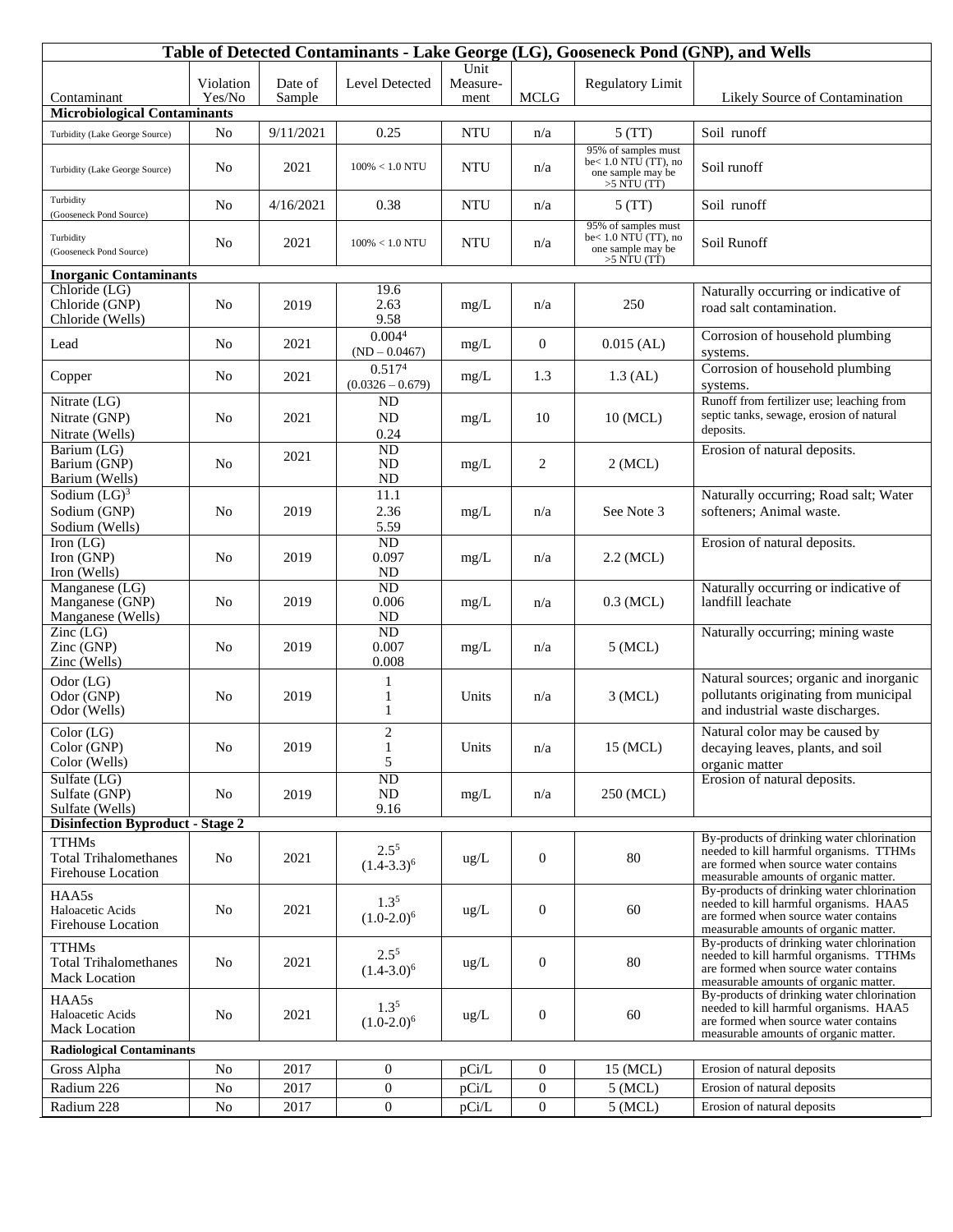#### **Notes for Table on previous page:**

1 – Turbidity is a measure of the clarity of the water. We test it because it is a good indicator of the effectiveness of our filtration system. State regulations require that turbidity must always be below 5 NTU. The regulations require that 95% of the turbidity samples collected have measurements below 1.0 NTU for diatomaceous earth filtration. Last year, our system was in compliance with our treatment technique for turbidity.

3 – Water containing more than 20 mg/l of sodium should not be used for drinking by people on very restricted sodium diets. Water containing more than 270 mg/l of sodium should not be used for drinking by people on moderately restricted sodium diets.

4 - During 2020, 40 samples were collected and analyzed for lead and copper. The 90<sup>th</sup> percentile is equal to or greater than 90% of the lead or copper values detected at your water system. In this case, 40 samples were collected from your water system and the 90<sup>th</sup> percentile value was the fifth highest value for both lead and copper. The action level for copper was not exceeded and any of the sampling locations. The action level for lead was exceeded at one sampling location.

5 – The value represents the highest Locational Running Annual Average of the quarterly samples collected.

6 – The values represent the range of the quarterly samples collected.

#### **Definitions:**

*Maximum Contaminant Level*(MCL): The highest level of a contaminant that is allowed in drinking water. MCLs are set as close to the MCLGs as feasible.

*Maximum Contaminant Level Goal* (MCLG): The level of a contaminant in drinking water below which there is no known or expected risk to health. MCLGs allow for a margin of safety.

*Action Level* (AL): The concentration of a contaminant which, if exceeded, triggers treatment or other requirements which a water system must follow.

*Treatment Technique* (TT): A required process intended to reduce the level of a contaminant in drinking water.

*Non-Detects* (ND): Laboratory analysis indicates that the constituent is not present.

*Nephelometric Turbidity Unit* (NTU): A measure of the clarity of water. Turbidity in excess of 5 NTU is just noticeable to the average person.

*Milligrams per liter* (mg/l): Corresponds to one part of liquid in one million parts of liquid (parts per million - ppm). *Micrograms per liter* (ug/l): Corresponds to one part of liquid in one billion parts of liquid (parts per billion - ppb).

#### **WHAT DOES THIS INFORMATION MEAN?**

As you can see by the table, our system had no water quality or monitoring violations. We have learned through our testing that some contaminants have been detected; however, these contaminants were detected below the level allowed by the State. Our lead samples showed that one sample location was above the Action Level and the owners of this residence were notified, as required. We are required to provide the following information regarding lead in drinking water:

If present, elevated levels of lead can cause serious health problems, especially for pregnant women and young children. Lead in drinking water is primarily from materials and components associated with service lines and home plumbing. The Ticonderoga Water District is responsible for providing high quality drinking water but cannot control the variety of materials used in plumbing components. When your water has been sitting for several hours, you can minimize the potential for lead exposure by flushing your tap for 30 seconds to 2 minutes before using water for drinking or cooking. If you are concerned about lead in your water, you may wish to have your water tested. Information on lead in drinking water, testing methods, and steps you can take to minimize exposure is available from the Safe Drinking Water Hotline or at [http://www.epa.gov/safewater/lead.](http://www.epa.gov/safewater/lead)

#### **IS OUR WATER SYSTEM MEETING OTHER RULES THAT GOVERN OPERATIONS?**

The Ticonderoga Water District is generally in compliance with all operating, reporting, and monitoring requirements. The Gooseneck Pond Source must be abandoned by June 2025 since it is currently an unfiltered surface water source operating under filtration avoidance regulations. During 2021, we had several water main breaks which required portions of our water district to be placed on a temporary Boil Water Order.

#### **SOURCE WATER ASSESSMENT SUMMARY**

The NYS Dept. of Health completed a source water assessment for this system based on available information.

This assessment for Lake George found an elevated susceptibility to contamination for this source of drinking water. Land cover and its associated activities within the assessment area does not increase the potential for contamination. While there are some facilities present, permitted discharges do not likely represent an important threat to source water quality. There is noteworthy contamination susceptibility associated with other discrete contaminant sources. The assessment area for Gooseneck Pond contains no discrete PCSs, and none of the land cover contaminant prevalence ratings are greater than low.